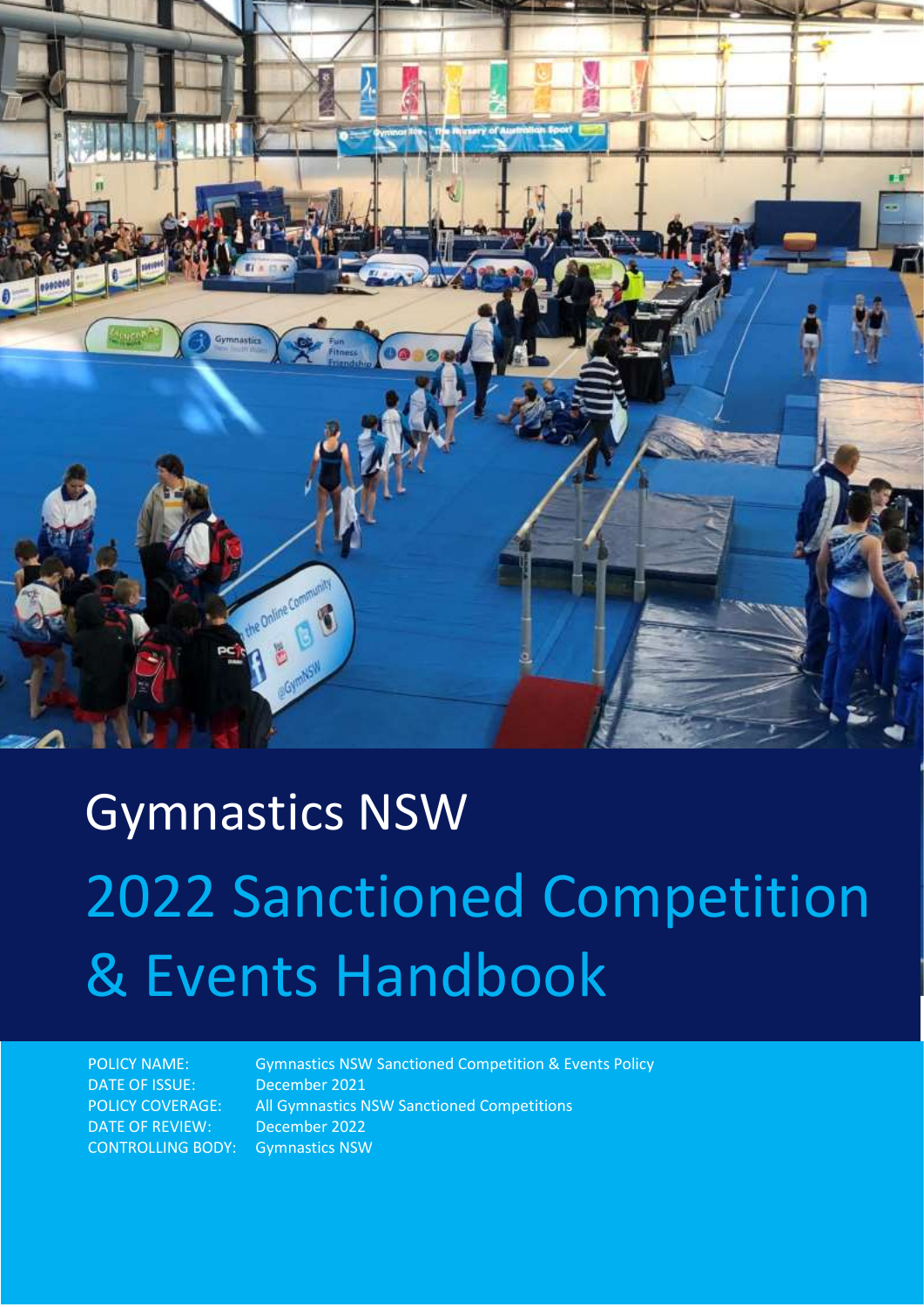Gymnastics NSW encourages all regions and clubs to run appropriate events across the various Gymsports to assist with engagement and capacity building across the state. Access to regular grassroot competitions, offered at the local level which are easily accessible to athletes and their families, clubs and officials are essential to the growth and development of gymnastics across the community and the support of local clubs and their businesses. Region and local competitions form the basis of life long participation in gymnastics, and the engagement of the community through fun and inspiring events.

To assist regions and clubs in delivering successful and enjoyable events, this document will outline the responsibilities and required documentation to sanction your event.

Organisers, clubs, hosts and committees need to have an implementation plan that flows from the Gymnastics NSW COVID Safety Plan, adapted as necessary by event organisers and committees, ensuring compliance with all current regulations and requirements to ensure a safe return to sport and complete compliance with government restrictions. These guidelines are designed to ensure the safety and health of both the gymnastic and wider community. Working together we all can participate safely.

Clubs, regions and committees looking to host a competition during 2022 will also need to complete and provide a Venue Evacuation Plan, Event COVID Safety Plan information, Event Budget and Event Risk Matrix at the time of applying for sanctioning. Following the competition the completed equipment safety checklist, event reconciliation, results from the event and final judges panels are required to be submitted.

Any club, region or committee looking to host a competition or event in 2022 must complete the Event Sanctioning Application and must comply with all current government and health restrictions.

## Event Definitions

**Region Event** (Applications due 11<sup>th</sup> February 2022) An invitational or qualifier hosted by Gymnastics NSW Region Committee. For a region sanctioned event, applications need to come through the Regional Supervisor or nominated representative. Applications for regional events will **not** be accepted through an individual club. Regions must follow the qualifying event application process outlined below.

Sanctioned qualifiers are required to be run in MAG, Team Gym, TRP and WAG.

**Friendly Event** (Applications due 8 weeks prior to the Event) A friendly or club invitational competition. Club events cannot be sanctioned as qualifying events.

## Event Application Process

Prior to the Region requesting to sanctioning an event, Gymnastics NSW Club and Region Development Officer (CRDO) will meet with the region committee to identify the events the region plans to host within the calendar year. Please refer to the "Sanctioned Competitions Reference Document" for details on the events required to be run in each of the regions, as well as helpful calendar planning tools.

When planning for the competition the Region is required to liaise with the host club in relation to the event hosting costs, capacity limits including spectator numbers, available and required equipment meeting safety standards, any and all current government restrictions and requirements relating to the running of the event and completion of all required documentation. The Region will also liaise with the CRDO to develop the event budget and risk matrix for each of the planned events.

Once event planning is complete the Region (or club for Friendly events) should follow the procedure as outlined below.

• Sanctioning Application Form - [Available on the GNSW website](https://www.nswgymnastics.com.au/sanctioned-events)



Start Here, **Go Anywhere!**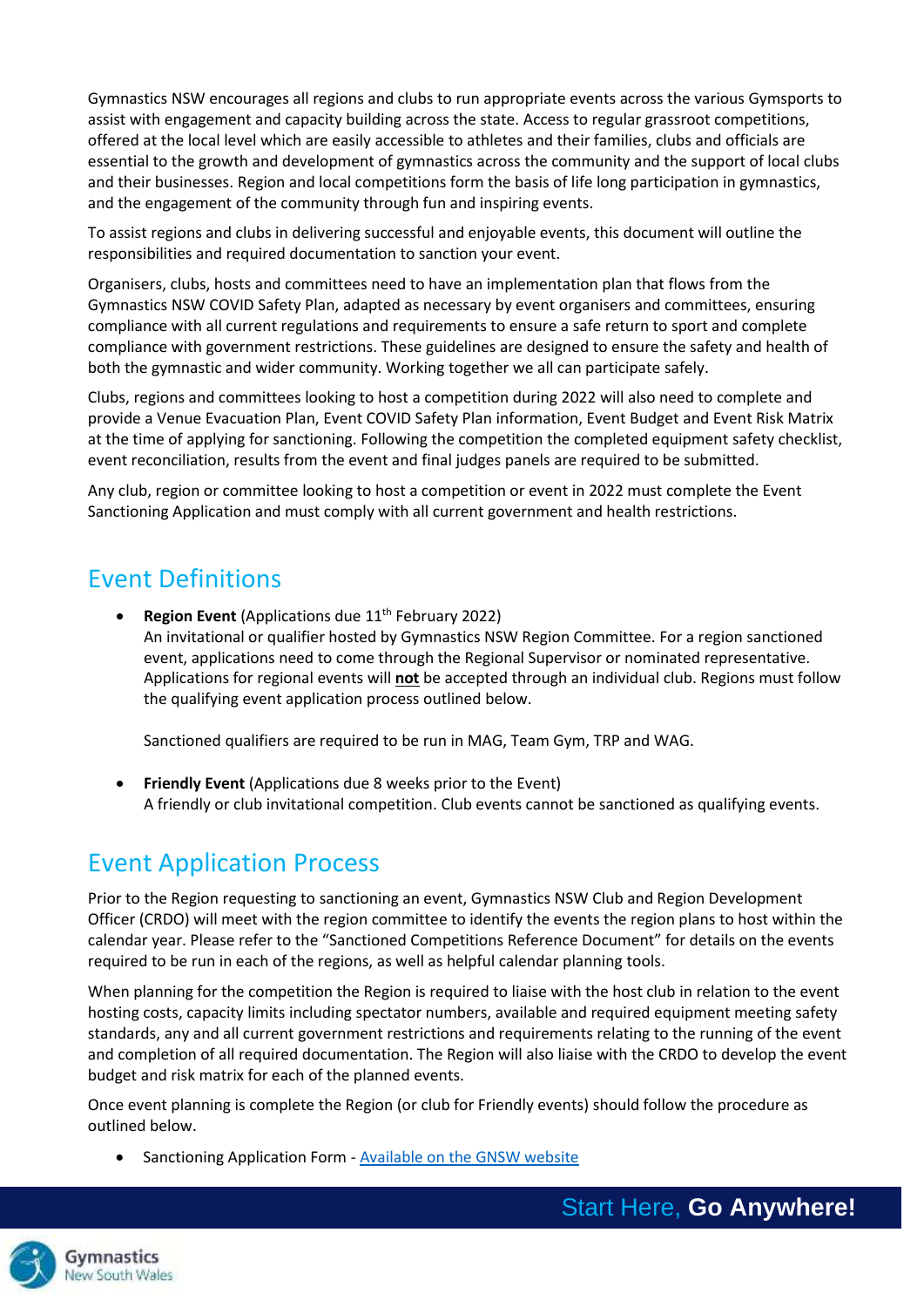Application forms must be submitted via the online sanctioned event application available on the Sanctioned Competition page on the Gymnastics NSW website. Contained within the submission, the following documents must be prepared and uploaded;

## During Affiliation (beginning of the year)

1. Evacuation Plan for affiliated club venue (see below for non-affiliated venue)

#### Sanctioning Process

- 2. Evacuation Plan for non-affiliated club venue
- 3. Agree to follow GNSW Event COVID Safety Plan and complete required information (template available early 2022)
- 4. Event Budget to be completed with GNSW CRDO
- 5. Event Risk Matrix to be completed with GNSW CRDO
- 6. Agreement Region has a copy of the venue evacuation plan and any required venue safety briefing

## **To apply to host a Sanctioned event within the state of NSW, hosts MUST complete all points within the application process. Incomplete applications will be returned.**

#### Post-Competition

- 7. Equipment safety checklists (completed before the commencement of the competition)
- 8. Event summary report / reconciliation
- 9. Results of the event
- 10. Copy of the final judges panels
- 11. Completion of budget

## Event Approval Process

Following the submission of the event sanctioning paperwork the documentation will be reviewed for approval.

- **Qualifying Event & Region Sanctioned Event**
	- o For an event to be sanctioned as a qualifier for a NSW State event, the event application **must** be conducted and completed **prior** to the published closing date for entries into that respective State event.
	- o All applications will be forwarded for approval. Once finalised, clubs/regions will be notified of their approval/non-approval via email. Approved sanctioned event will be placed in the GNSW website.
	- o All regional Sanctioned event applications must come through the regional supervisor or nominated representative. Applications for regional events will not be accepted by individual clubs.

#### **ALL event sanction application forms must be returned via the official [JotForm.](https://form.jotform.com/212127232625850)**

In the event that there is a change to the approved competition (venue, date etc) the region/club is required to contact their CRDO to discuss this change and provide any addition documentation for the competition to proceed and maintain sanctioning approved status. In some instances the competition may require resanctioning.

Gymnastics NSW have the authority to remove sanctioning of any event if the requirements and conditions of sanctioning are not met.

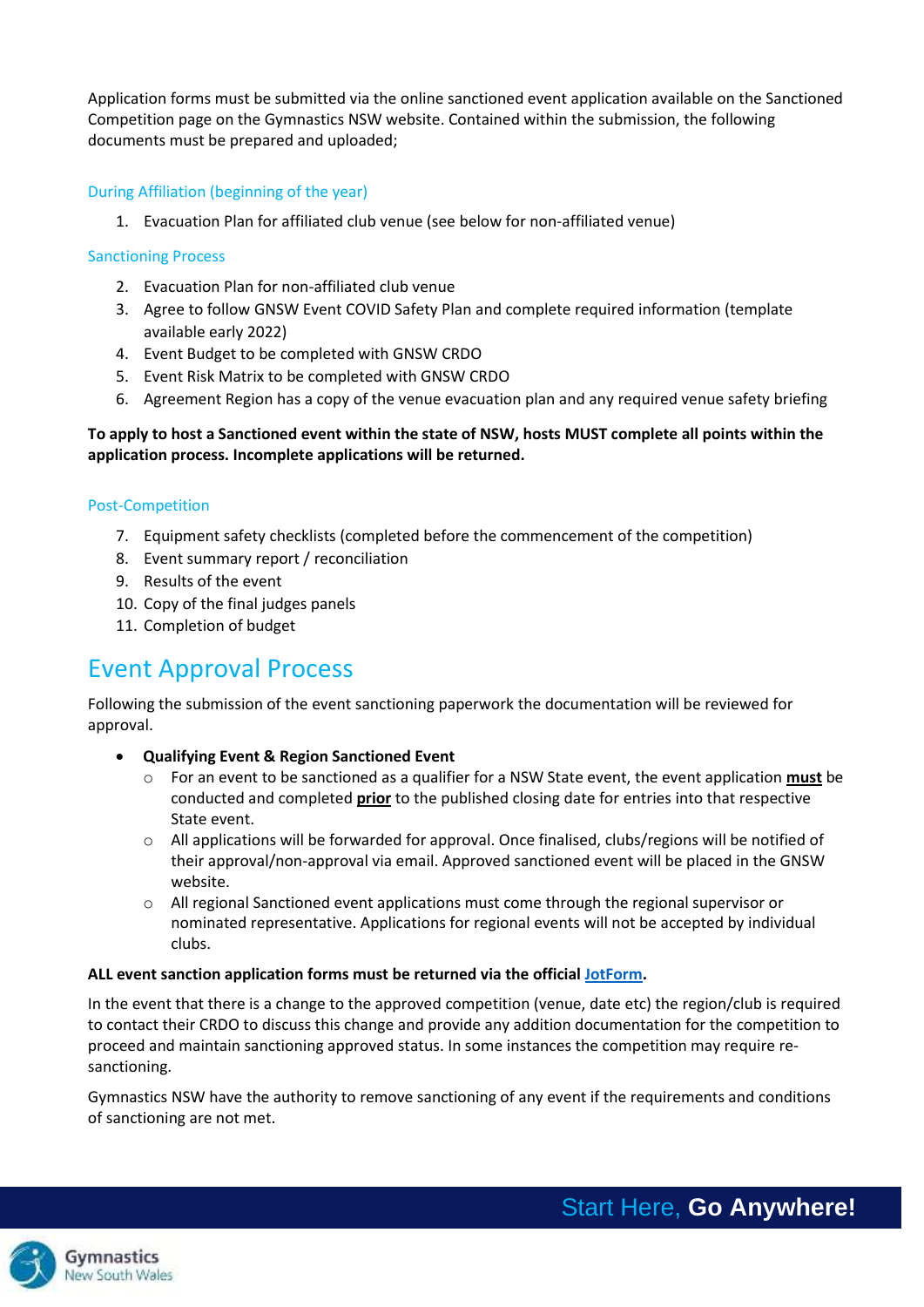# Venue Checks

For all event approvals:

- You **must** complete the Equipment Risk Assessment on the provided template which must be completed prior to the commencement of the competition
- Venue safety briefing and emergency evacuation plan must have been received by the region and host club and this must be communicated on the day.

# Judging Panels

It is the responsibility of the applying club/region to be familiar with, and adhere to, the judging requirements for event sanctioning. If panels do not meet the minimum standard following the event, GNSW reserves the right to withdraw the sanction.

## Entry Forms and Entries

Competition entry forms for qualifying events and region sanctioned events will be created and posted on the GNSW website by a GNSW staff member. All entries will be received by GNSW, and forwarded As received onto the regional supervisor or nominated representative. GNSW will not invoice incomplete entries.

Late entry fees can be administered at the discretion of the regional supervisor.

Competition entry forms for club events need to be supplied with the Sanction request and will be posted on the Website. Entries will be the responsibility of the host club.

# Results, Panels & Reports (After your Event)

#### **On the IMMEDIATE MONDAY after your event, the following information MUST be sent to GNSW:**

- Completed Equipment Safety Checklist (to be completed prior to the commencement of the competition)
- A list of the final judges panels for each session
	- o List must include judges accreditations if this information is not included, GNSW reserves the right to withdraw the sanction
	- $\circ$  Clubs hosting events risk the disqualification of scores if unqualified judges are on panels at sanctioned events
- Electronic copies of **all** results, in PDF format, ready for posting on the GNSW website
	- Please ensure that the competition name and date is visible at the top of the results page/s
- A copy of any accident or injury reports relating to the competition
- An event summary report, consisting of the Entry Summary *templates available online and in Appendix 3.*

## **Final event sanctioning will be approved upon the receipt of these documents. All documents must be sent to the respective CRDO.**

| Southern, Outer City, South Coast | Central West, Met West,   | Inner City, Northern, Hunter, Far |
|-----------------------------------|---------------------------|-----------------------------------|
| Regions                           | Riverina Regions:         | North Coast, North West Regions:  |
| Sarah Watt -                      | Carlie Hill -             | Alex Bellamy -                    |
| southern@gymnsw.org.au            | centralwest@gymnsw.org.au | development@gymnsw.org.au         |



Start Here, **Go Anywhere!**